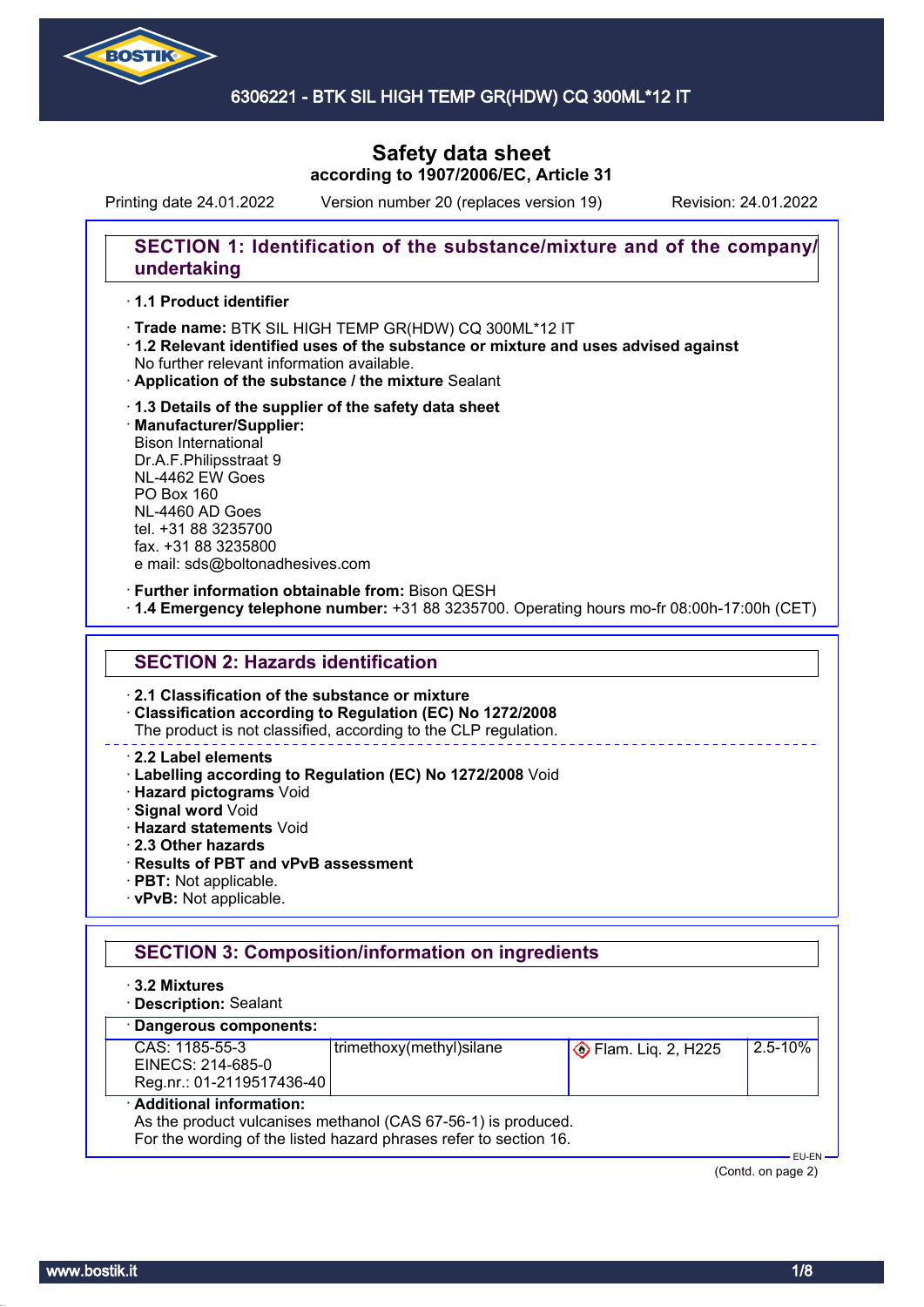

Printing date 24.01.2022 Version number 20 (replaces version 19) Revision: 24.01.2022

#### Trade name: BTK SIL HIGH TEMP GR(HDW) CQ 300ML\*12 IT

(Contd. of page 1)

## **SECTION 4: First aid measures**

- · **4.1 Description of first aid measures**
- · **General information:** No special measures required.

#### · **After inhalation:**

- Supply fresh air; consult doctor in case of complaints.
- No special measures required.
- · **After skin contact:** Generally the product does not irritate the skin.
- · **After eye contact:** Rinse opened eye for several minutes under running water.
- · **After swallowing:** If symptoms persist consult doctor.
- · **4.2 Most important symptoms and effects, both acute and delayed** No further relevant information available.
- · **4.3 Indication of any immediate medical attention and special treatment needed**
- No further relevant information available.

## **SECTION 5: Firefighting measures**

- · **5.1 Extinguishing media**
- · **Suitable extinguishing agents:** Use fire extinguishing methods suitable to surrounding conditions.
- · **5.2 Special hazards arising from the substance or mixture**
- No further relevant information available.
- · **5.3 Advice for firefighters**
- · **Protective equipment:** No special measures required.

## **SECTION 6: Accidental release measures**

- · **6.1 Personal precautions, protective equipment and emergency procedures** Not required.
- · **6.2 Environmental precautions:** No special measures required.
- · **6.3 Methods and material for containment and cleaning up:** Send for recovery or disposal in suitable receptacles.

Absorb with liquid-binding material (sand, diatomite, acid binders, universal binders, sawdust).

· **6.4 Reference to other sections**

No dangerous substances are released.

See Section 7 for information on safe handling.

See Section 8 for information on personal protection equipment.

See Section 13 for disposal information.

## **SECTION 7: Handling and storage**

· **7.1 Precautions for safe handling** No special measures required.

· **Information about fire - and explosion protection:** No special measures required.

### · **7.2 Conditions for safe storage, including any incompatibilities**

· **Storage:**

- · **Requirements to be met by storerooms and receptacles:** No special requirements.
- · **Information about storage in one common storage facility:** Not required.
- · **Further information about storage conditions:** None.
- · **Storage class:** 12

(Contd. on page 3) EU-EN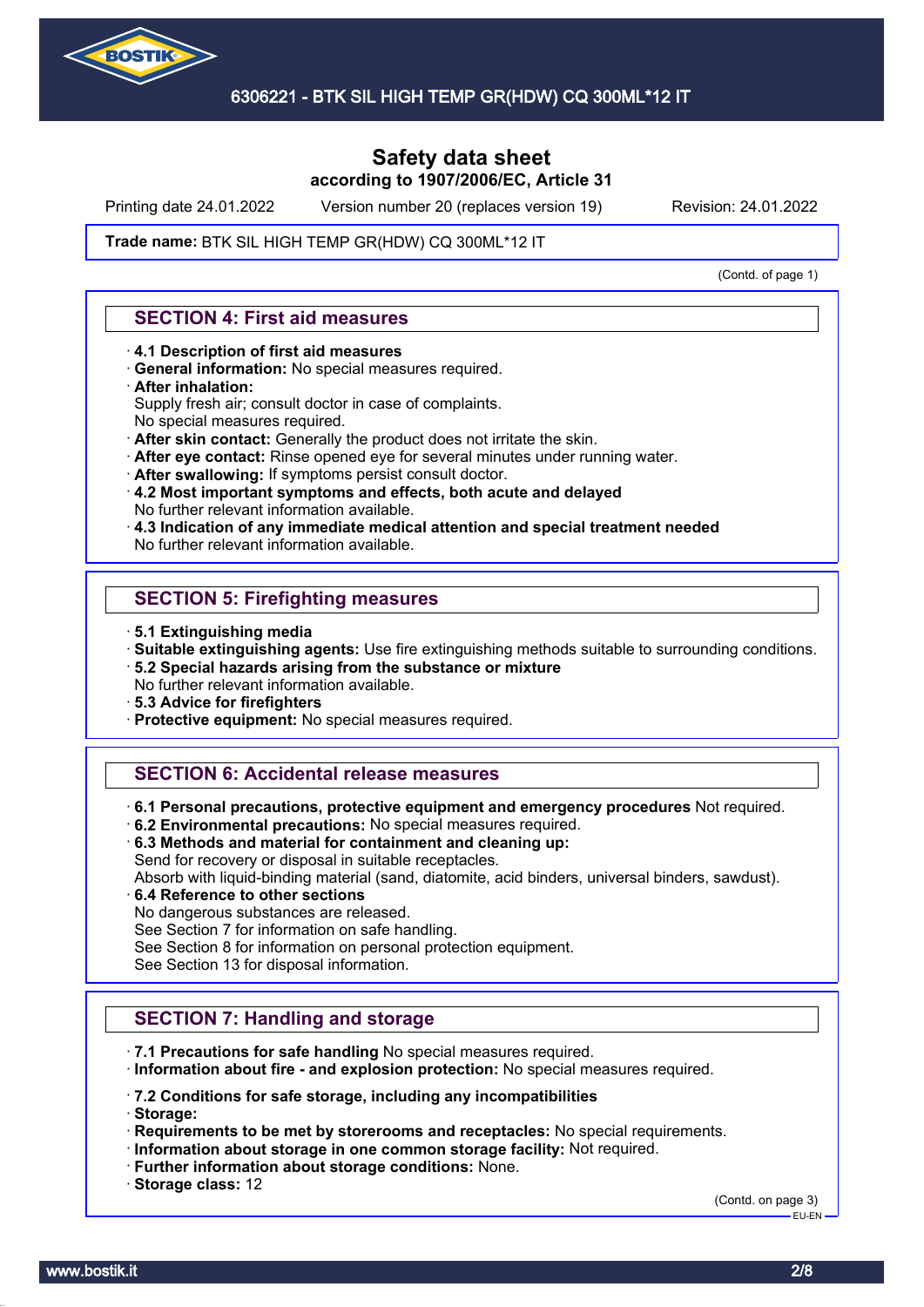

Printing date 24.01.2022 Version number 20 (replaces version 19) Revision: 24.01.2022

#### Trade name: BTK SIL HIGH TEMP GR(HDW) CQ 300ML\*12 IT

· **7.3 Specific end use(s)** No further relevant information available.

(Contd. of page 2)

## **SECTION 8: Exposure controls/personal protection**

- · **8.1 Control parameters**
- · **Ingredients with limit values that require monitoring at the workplace:** The product does not contain any relevant quantities of materials with critical values that have to be monitored at the workplace.
- · **Additional information:** The lists valid during the making were used as basis.
- · **8.2 Exposure controls**
- · **Appropriate engineering controls** No further data; see item 7.
- · **Individual protection measures, such as personal protective equipment**
- · **General protective and hygienic measures:**
- The usual precautionary measures are to be adhered to when handling chemicals.
- · **Respiratory protection:** Not required.
- · **Hand protection**

The glove material has to be impermeable and resistant to the product/ the substance/ the preparation.

Selection of the glove material on consideration of the penetration times, rates of diffusion and the degradation

- · **Material of gloves** Recommended thickness of the material: > 0,12 mm Nitrile rubber, NBR
- · **Penetration time of glove material**

For the mixture of chemicals mentioned below the penetration time has to be at least 10 minutes (Permeation according to EN 374 Part 3: Level 1).

**Eye/face protection** Goggles recommended during refilling

## **SECTION 9: Physical and chemical properties**

| · General Information<br>· Physical state    | Fluid                              |
|----------------------------------------------|------------------------------------|
| · Colour:                                    | According to product specification |
| · Odour:                                     | Characteristic                     |
| Odour threshold:                             | Not determined.                    |
| · Melting point/freezing point:              | Undetermined.                      |
| · Boiling point or initial boiling point and |                                    |
| boiling range                                | Undetermined.                      |
| · Flammability                               | Not applicable.                    |
| <b>Lower and upper explosion limit</b>       |                                    |
| · Lower:                                     | Not determined.                    |
| $\cdot$ Upper:                               | Not determined.                    |
| · Flash point:                               | Not applicable.                    |
| · Auto-ignition temperature:                 | Product is not selfigniting.       |
| · Decomposition temperature:                 | Not determined.                    |
| · pH                                         | Not determined.                    |
|                                              | (Contd. on page $4$ )              |

EU-EN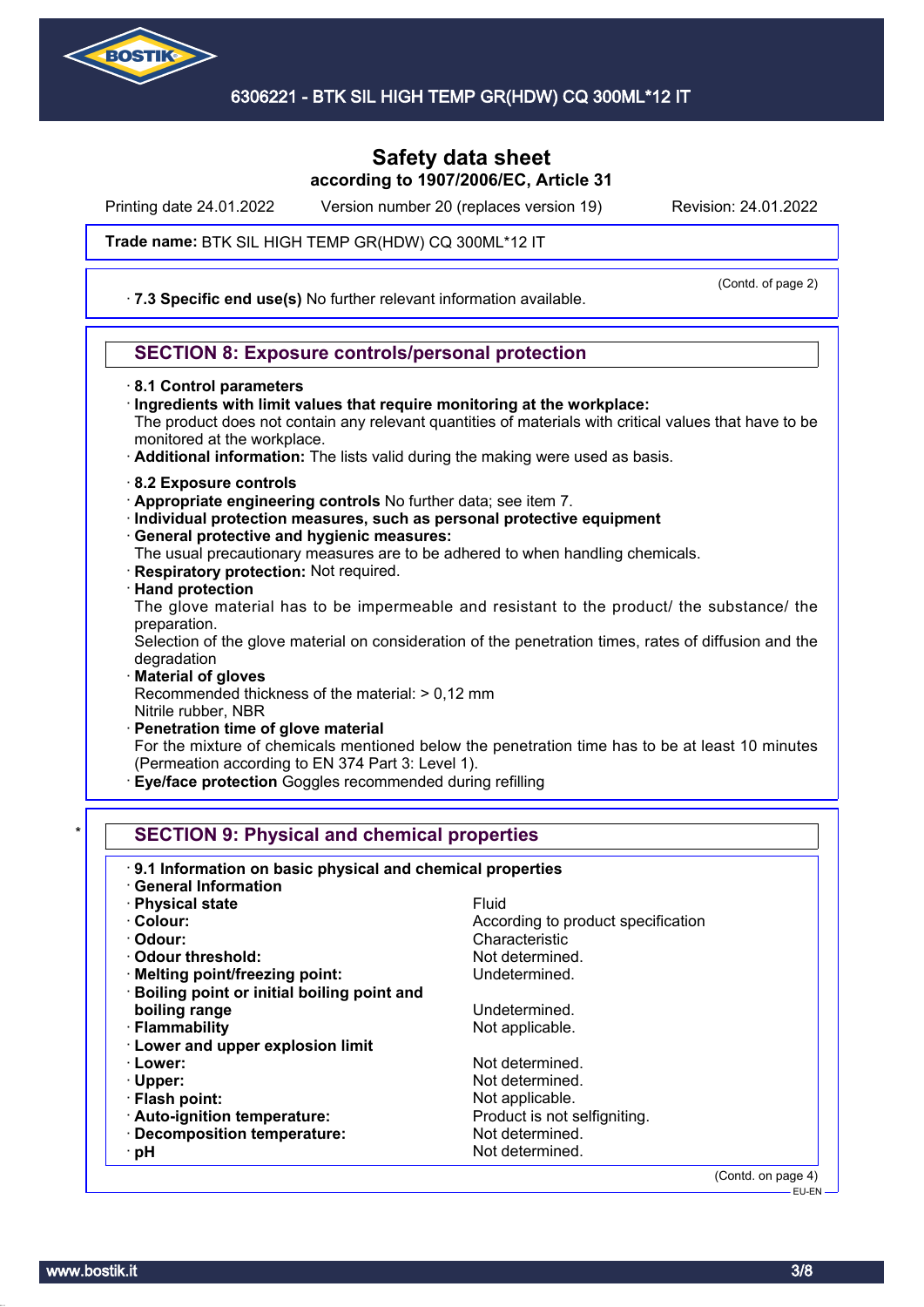

Printing date 24.01.2022 Version number 20 (replaces version 19) Revision: 24.01.2022

#### Trade name: BTK SIL HIGH TEMP GR(HDW) CQ 300ML\*12 IT

| · Viscosity:                                                                                                                                                                                                                                                                                                                                                                                                                                                                                               |                                                                                                                                                                          |
|------------------------------------------------------------------------------------------------------------------------------------------------------------------------------------------------------------------------------------------------------------------------------------------------------------------------------------------------------------------------------------------------------------------------------------------------------------------------------------------------------------|--------------------------------------------------------------------------------------------------------------------------------------------------------------------------|
| <b>Kinematic viscosity</b>                                                                                                                                                                                                                                                                                                                                                                                                                                                                                 | Not determined.                                                                                                                                                          |
| Dynamic:                                                                                                                                                                                                                                                                                                                                                                                                                                                                                                   | Not determined.                                                                                                                                                          |
| · Solubility                                                                                                                                                                                                                                                                                                                                                                                                                                                                                               |                                                                                                                                                                          |
| · water:                                                                                                                                                                                                                                                                                                                                                                                                                                                                                                   | Not miscible or difficult to mix.                                                                                                                                        |
| · Partition coefficient n-octanol/water (log                                                                                                                                                                                                                                                                                                                                                                                                                                                               |                                                                                                                                                                          |
| value)                                                                                                                                                                                                                                                                                                                                                                                                                                                                                                     | Not determined.                                                                                                                                                          |
| · Vapour pressure:                                                                                                                                                                                                                                                                                                                                                                                                                                                                                         | Not determined.                                                                                                                                                          |
| Density and/or relative density                                                                                                                                                                                                                                                                                                                                                                                                                                                                            |                                                                                                                                                                          |
| · Density:                                                                                                                                                                                                                                                                                                                                                                                                                                                                                                 | Not determined.                                                                                                                                                          |
| · Relative density                                                                                                                                                                                                                                                                                                                                                                                                                                                                                         | Not determined.                                                                                                                                                          |
| · Vapour density                                                                                                                                                                                                                                                                                                                                                                                                                                                                                           | Not determined.                                                                                                                                                          |
| 9.2 Other information                                                                                                                                                                                                                                                                                                                                                                                                                                                                                      | All relevant physical data were determined for the<br>mixture. All non-determined data are not<br>measurable or not relevant for the<br>characterization of the mixture. |
| · Appearance:                                                                                                                                                                                                                                                                                                                                                                                                                                                                                              |                                                                                                                                                                          |
| $\cdot$ Form:                                                                                                                                                                                                                                                                                                                                                                                                                                                                                              | Fluid                                                                                                                                                                    |
| · Important information on protection of health                                                                                                                                                                                                                                                                                                                                                                                                                                                            |                                                                                                                                                                          |
| and environment, and on safety.                                                                                                                                                                                                                                                                                                                                                                                                                                                                            |                                                                                                                                                                          |
| <b>Explosive properties:</b>                                                                                                                                                                                                                                                                                                                                                                                                                                                                               | Product does not present an explosion hazard.                                                                                                                            |
| · Solvent content:                                                                                                                                                                                                                                                                                                                                                                                                                                                                                         |                                                                                                                                                                          |
| · Solids content:                                                                                                                                                                                                                                                                                                                                                                                                                                                                                          | 76.0%                                                                                                                                                                    |
| Change in condition                                                                                                                                                                                                                                                                                                                                                                                                                                                                                        |                                                                                                                                                                          |
|                                                                                                                                                                                                                                                                                                                                                                                                                                                                                                            |                                                                                                                                                                          |
| <b>Evaporation rate</b>                                                                                                                                                                                                                                                                                                                                                                                                                                                                                    | Not determined.                                                                                                                                                          |
|                                                                                                                                                                                                                                                                                                                                                                                                                                                                                                            |                                                                                                                                                                          |
| classes                                                                                                                                                                                                                                                                                                                                                                                                                                                                                                    |                                                                                                                                                                          |
|                                                                                                                                                                                                                                                                                                                                                                                                                                                                                                            | Void                                                                                                                                                                     |
|                                                                                                                                                                                                                                                                                                                                                                                                                                                                                                            | Void                                                                                                                                                                     |
|                                                                                                                                                                                                                                                                                                                                                                                                                                                                                                            | Void                                                                                                                                                                     |
|                                                                                                                                                                                                                                                                                                                                                                                                                                                                                                            | Void                                                                                                                                                                     |
|                                                                                                                                                                                                                                                                                                                                                                                                                                                                                                            | Void                                                                                                                                                                     |
|                                                                                                                                                                                                                                                                                                                                                                                                                                                                                                            | Void                                                                                                                                                                     |
|                                                                                                                                                                                                                                                                                                                                                                                                                                                                                                            | Void                                                                                                                                                                     |
|                                                                                                                                                                                                                                                                                                                                                                                                                                                                                                            | Void                                                                                                                                                                     |
|                                                                                                                                                                                                                                                                                                                                                                                                                                                                                                            | Void                                                                                                                                                                     |
|                                                                                                                                                                                                                                                                                                                                                                                                                                                                                                            | Void                                                                                                                                                                     |
|                                                                                                                                                                                                                                                                                                                                                                                                                                                                                                            | Void                                                                                                                                                                     |
|                                                                                                                                                                                                                                                                                                                                                                                                                                                                                                            |                                                                                                                                                                          |
| flammable gases in contact with water                                                                                                                                                                                                                                                                                                                                                                                                                                                                      | Void                                                                                                                                                                     |
|                                                                                                                                                                                                                                                                                                                                                                                                                                                                                                            | Void                                                                                                                                                                     |
|                                                                                                                                                                                                                                                                                                                                                                                                                                                                                                            | Void                                                                                                                                                                     |
|                                                                                                                                                                                                                                                                                                                                                                                                                                                                                                            | Void                                                                                                                                                                     |
| · Information with regard to physical hazard<br>· Explosives<br>· Flammable gases<br>· Aerosols<br><b>Oxidising gases</b><br>· Gases under pressure<br>· Flammable liquids<br>· Flammable solids<br>Self-reactive substances and mixtures<br><b>Pyrophoric liquids</b><br>· Pyrophoric solids<br>Self-heating substances and mixtures<br>Substances and mixtures, which emit<br><b>Oxidising liquids</b><br>Oxidising solids<br>Organic peroxides<br>Corrosive to metals<br><b>Desensitised explosives</b> | Void                                                                                                                                                                     |

(Contd. on page 5)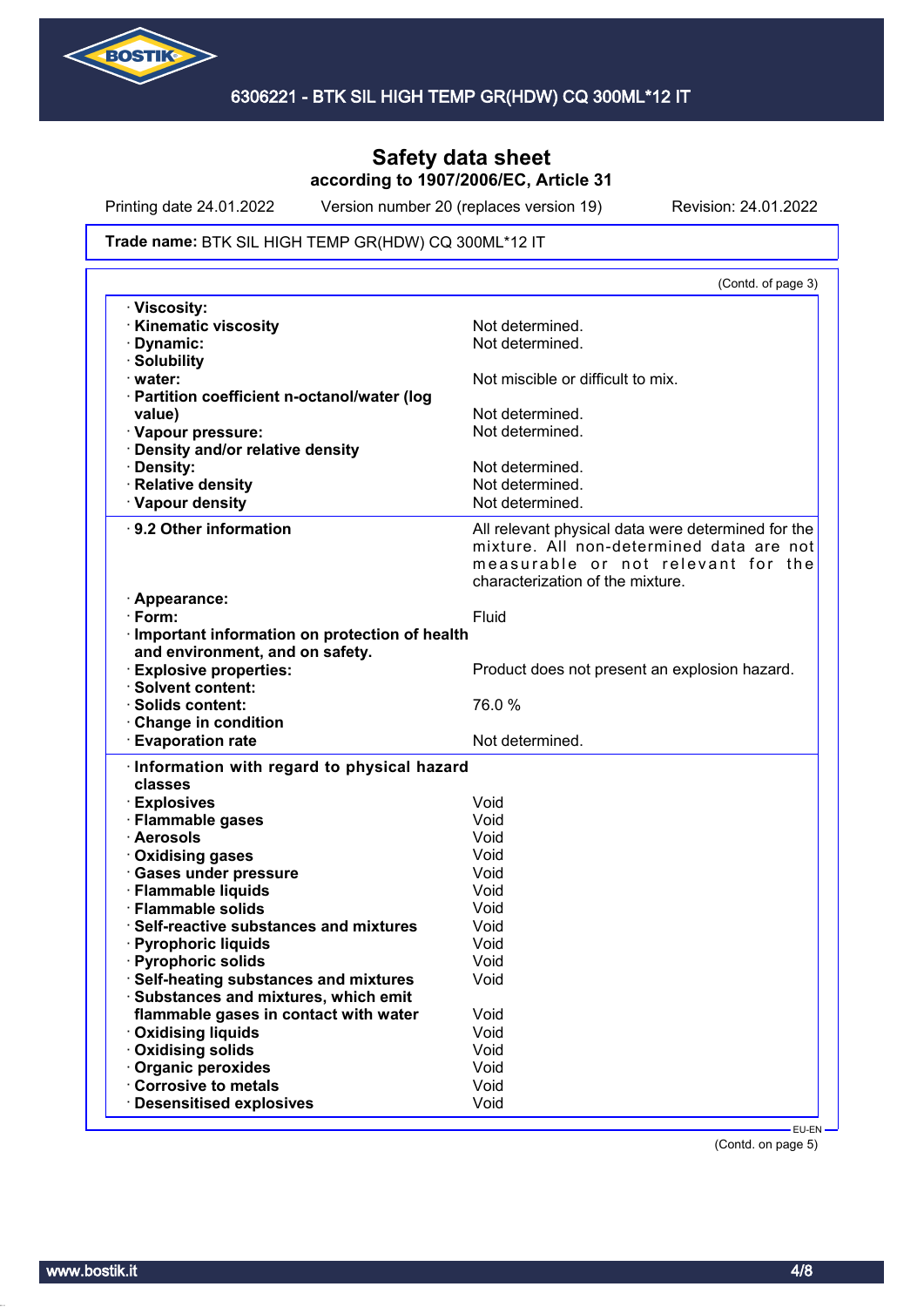

Printing date 24.01.2022 Version number 20 (replaces version 19) Revision: 24.01.2022

#### Trade name: BTK SIL HIGH TEMP GR(HDW) CQ 300ML\*12 IT

(Contd. of page 4)

## **SECTION 10: Stability and reactivity**

- · **10.1 Reactivity** No further relevant information available.
- · **10.2 Chemical stability**
- · **Thermal decomposition / conditions to be avoided:**
- No decomposition if used according to specifications.
- · **10.3 Possibility of hazardous reactions** No dangerous reactions known.
- · **10.4 Conditions to avoid** No further relevant information available.
- · **10.5 Incompatible materials:** No further relevant information available.
- · **10.6 Hazardous decomposition products:** No dangerous decomposition products known.

## **SECTION 11: Toxicological information**

#### · **11.1 Information on hazard classes as defined in Regulation (EC) No 1272/2008**

· **Acute toxicity** Based on available data, the classification criteria are not met.

## · **LD/LC50 values relevant for classification:**

## **1185-55-3 trimethoxy(methyl)silane**

Oral LD50 12500 mg/kg (rat)

· **Skin corrosion/irritation** Based on available data, the classification criteria are not met.

- · **Serious eye damage/irritation** Based on available data, the classification criteria are not met.
- · **Respiratory or skin sensitisation** Based on available data, the classification criteria are not met.
- · **Germ cell mutagenicity**
- Not applicable.
- Based on available data, the classification criteria are not met.
- · **Carcinogenicity** Based on available data, the classification criteria are not met.
- · **Reproductive toxicity** Based on available data, the classification criteria are not met.
- · **STOT-single exposure** Based on available data, the classification criteria are not met.
- · **STOT-repeated exposure** Based on available data, the classification criteria are not met.
- · **Aspiration hazard** Based on available data, the classification criteria are not met.
- · **Additional toxicological information:**
- · **Acute effects (acute toxicity, irritation and corrosivity)** Not applicable.
- · **Sensitisation** Not applicable.
- · **Repeated dose toxicity** Not applicable.
- · **11.2 Information on other hazards**

#### · **Endocrine disrupting properties**

None of the ingredients is listed.

## **SECTION 12: Ecological information**

#### · **12.1 Toxicity**

- · **Aquatic toxicity:** No further relevant information available.
- · **12.2 Persistence and degradability** No further relevant information available.
- · **12.3 Bioaccumulative potential** No further relevant information available.
- · **12.4 Mobility in soil** No further relevant information available.
- · **12.5 Results of PBT and vPvB assessment**
- · **PBT:** Not applicable.
- · **vPvB:** Not applicable.

(Contd. on page 6) EU-EN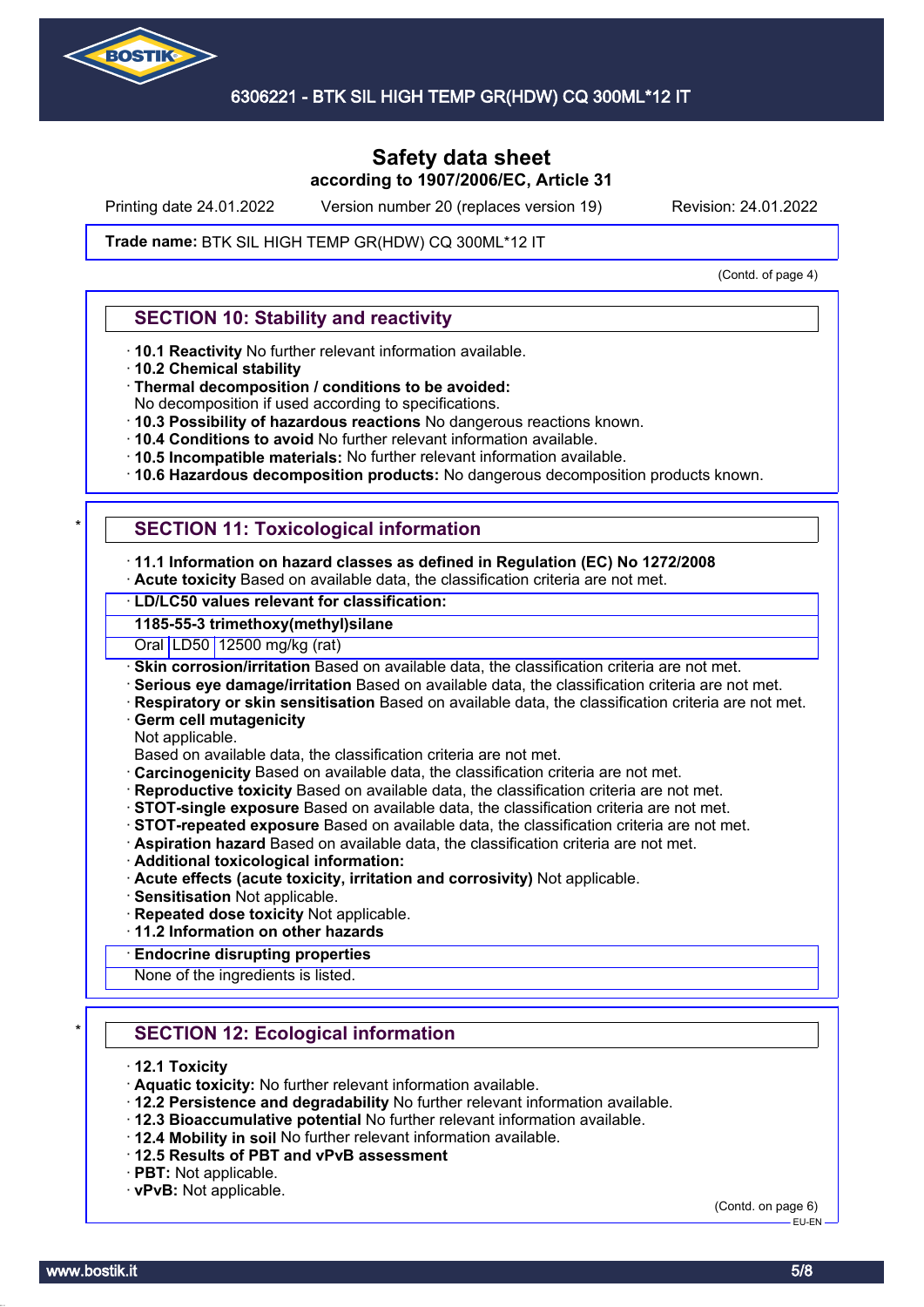

## 6306221 - BTK SIL HIGH TEMP GR(HDW) CQ 300ML\*12 IT

## **Safety data sheet according to 1907/2006/EC, Article 31**

Printing date 24.01.2022 Version number 20 (replaces version 19) Revision: 24.01.2022

#### Trade name: BTK SIL HIGH TEMP GR(HDW) CQ 300ML\*12 IT

#### · **12.6 Endocrine disrupting properties**

(Contd. of page 5)

- The product does not contain substances with endocrine disrupting properties.
- · **12.7 Other adverse effects**
- · **Additional ecological information:**
- · **General notes:**

Water hazard class 1 (German Regulation) (Self-assessment): slightly hazardous for water Do not allow undiluted product or large quantities of it to reach ground water, water course or sewage system.

### **SECTION 13: Disposal considerations**

#### · **13.1 Waste treatment methods**

#### · **Recommendation**

Smaller quantities can be disposed of with household waste. Disposal must be made according to official regulations.

### · **Uncleaned packaging:**

### · **Recommendation:**

Packagings that may not be cleansed are to be disposed of in the same manner as the product.

| <b>SECTION 14: Transport information</b>                                                  |                                                         |  |
|-------------------------------------------------------------------------------------------|---------------------------------------------------------|--|
| 14.1 UN number or ID number<br>· ADR/ADN, IMDG, IATA                                      | not regulated                                           |  |
| $\cdot$ ADN                                                                               | not regulated                                           |  |
| 14.2 UN proper shipping name<br>· ADR/ADN, ADN, IMDG, IATA                                | not regulated                                           |  |
| 14.3 Transport hazard class(es)                                                           |                                                         |  |
| · ADR/ADN, ADN, IMDG, IATA<br>· Class                                                     | not regulated                                           |  |
| 14.4 Packing group<br>· ADR/ADN, IMDG, IATA                                               | not regulated                                           |  |
| 14.5 Environmental hazards:<br>· Marine pollutant:                                        | No                                                      |  |
| 14.6 Special precautions for user                                                         | Not applicable.                                         |  |
| 14.7 Maritime transport in bulk according to<br><b>IMO instruments</b><br>Not applicable. |                                                         |  |
| · Transport/Additional information:                                                       | Not dangerous according to the above<br>specifications. |  |
| <b>IMDG</b>                                                                               |                                                         |  |
|                                                                                           | (Contd. on page 7)                                      |  |

EU-EN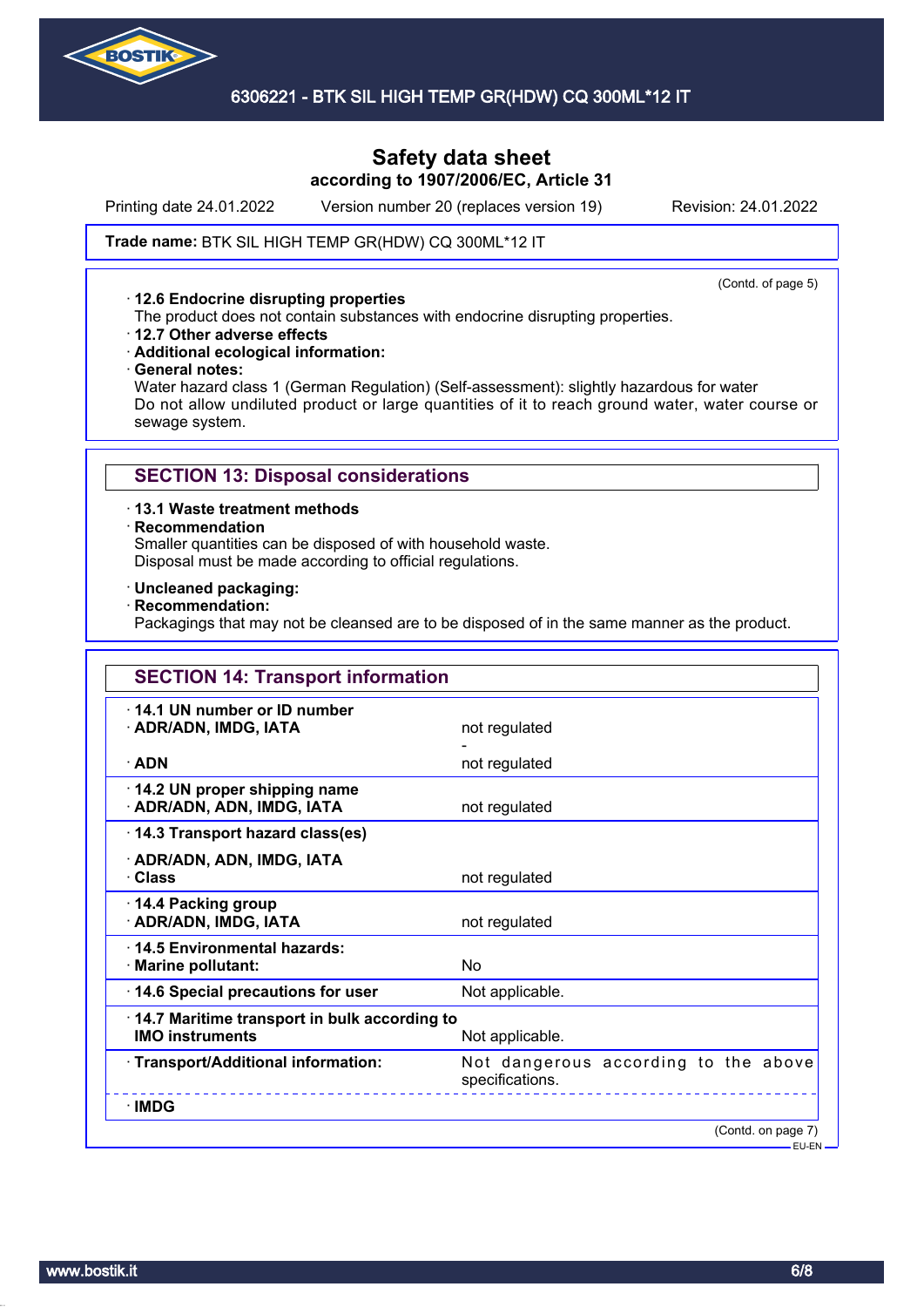

Printing date 24.01.2022 Version number 20 (replaces version 19) Revision: 24.01.2022

### Trade name: BTK SIL HIGH TEMP GR(HDW) CQ 300ML\*12 IT

(Contd. of page 6)

**Remarks:** The Class 3 **Under certain conditions substances in Class 3** (flammable liquids) can be classified in packinggroup III. See IMDG, Part 2, Chapter 2.3, Paragraph 2.3.2.2

· **UN "Model Regulation":** not regulated

## **SECTION 15: Regulatory information**

· **15.1 Safety, health and environmental regulations/legislation specific for the substance or mixture**

#### · **Directive 2012/18/EU**

· **Named dangerous substances - ANNEX I** None of the ingredients is listed.

· **DIRECTIVE 2011/65/EU on the restriction of the use of certain hazardous substances in electrical and electronic equipment – Annex II**

None of the ingredients is listed.

· **REGULATION (EU) 2019/1148**

· **Regulation (EC) No 273/2004 on drug precursors**

None of the ingredients is listed.

· **Regulation (EC) No 111/2005 laying down rules for the monitoring of trade between the Community and third countries in drug precursors**

None of the ingredients is listed.

· **15.2 Chemical safety assessment:** A Chemical Safety Assessment has not been carried out.

## **SECTION 16: Other information**

This information is based on our present knowledge. However, this shall not constitute a guarantee for any specific product features and shall not establish a legally valid contractual relationship.

#### · **Relevant phrases**

H225 Highly flammable liquid and vapour.

- · **Department issuing SDS:** Bison QESH
- · **Contact:**

Marketing UHU BOSTIK

- Reach coordinator
- · **Date of previous version:** 24.01.2022
- · **Version number of previous version:** 19
- · **Abbreviations and acronyms:**

ADR: Accord relatif au transport international des marchandises dangereuses par route (European Agreement Concerning the International Carriage of Dangerous Goods by Road) IMDG: International Maritime Code for Dangerous Goods

IATA: International Air Transport Association

GHS: Globally Harmonised System of Classification and Labelling of Chemicals

EINECS: European Inventory of Existing Commercial Chemical Substances

ELINCS: European List of Notified Chemical Substances

CAS: Chemical Abstracts Service (division of the American Chemical Society)

- LC50: Lethal concentration, 50 percent
- LD50: Lethal dose, 50 percent PBT: Persistent, Bioaccumulative and Toxic

(Contd. on page 8) EU-EN